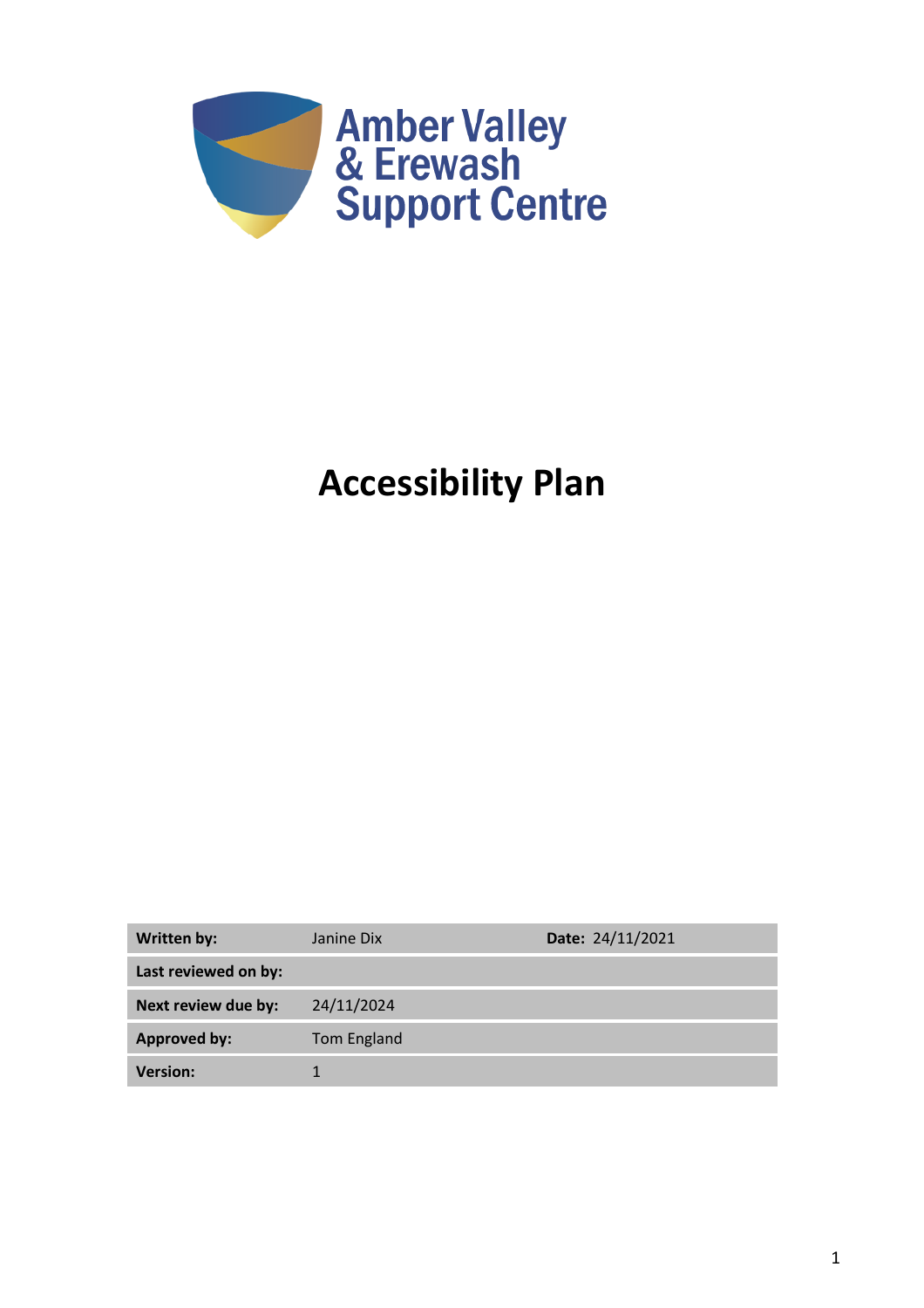### **Contents**

<span id="page-1-0"></span>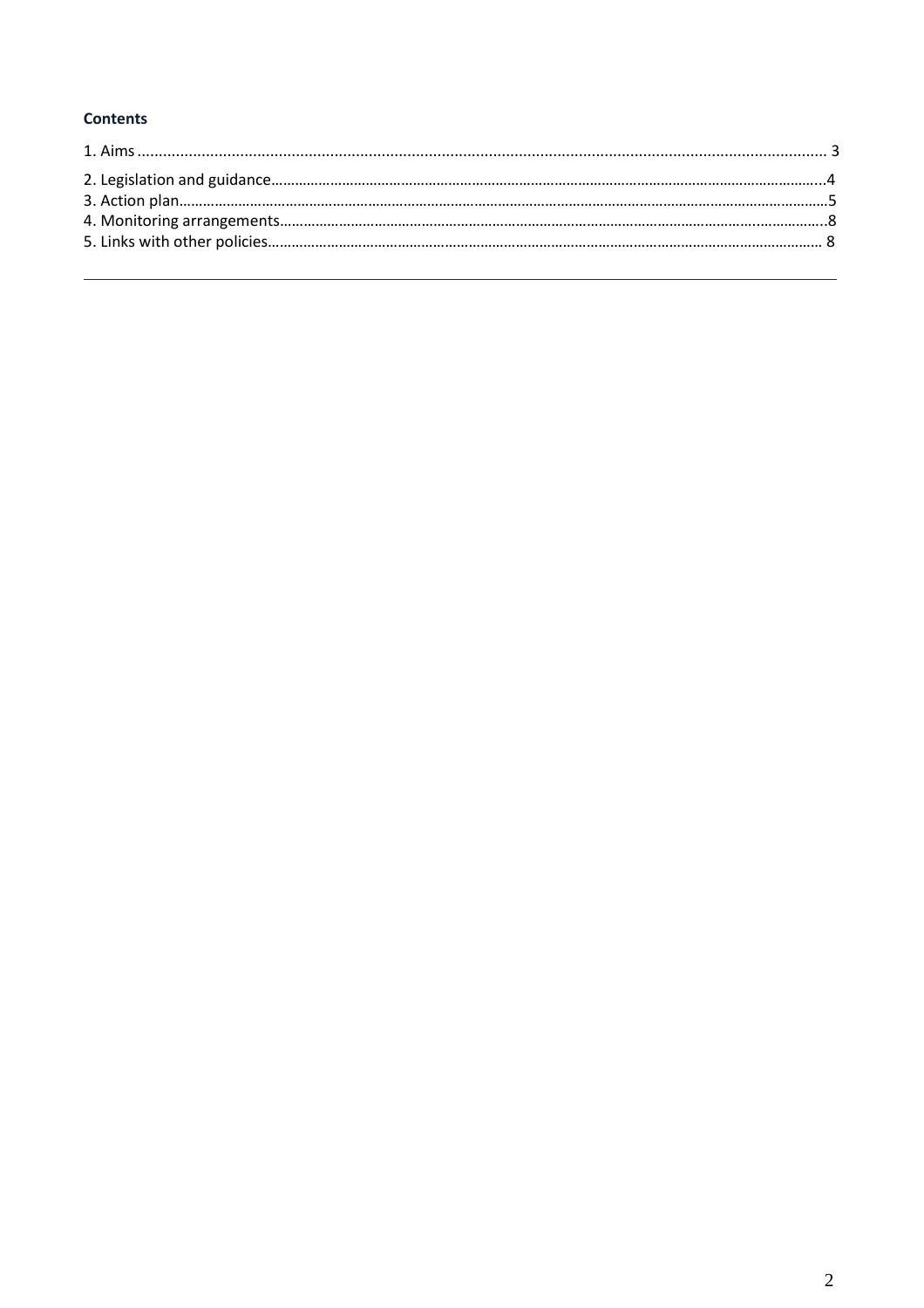#### <sup>1</sup>. **Aims**

Academies are required under the Equality Act 2010 to have an accessibility plan. The purpose of the plan is to:

- Increase the extent to which disabled pupils can participate in the curriculum
- Improve the physical environment of the academy to enable disabled pupils to take better advantage of education, benefits, facilities and services provided
- Improve the availability of accessible information to disabled pupils

Our academy aims to treat all its pupils fairly and with respect. This involves providing access and opportunities for all pupils without discrimination of any kind.

#### **AVESC's principles and values:**

All pupils are supported by our vision and ethos; Opportunity, Purpose, Support and Success and we aim for the following:

- To ensure that all pupils are fully involved in academy life by identifying barriers to participation and finding solutions.
- To develop sensitivity and expertise in approaching the specific needs of a broad range of pupils.
- To develop strong collaborative relationships with pupils and parents or carers and to increase the satisfaction of disabled pupils and their parents or carers with the provision made by the academy.
- To regularly review and evaluate standards of attainment for SEN pupils. To monitor exclusions and look at recruitment and promotion procedures in light of disability legislation.
- To have a strong commitment to equality and accessibility as laid out in the Academy Values, Vision and Aims, Equality Objectives, Anti-Bullying Policy, Behaviour Policy and Health and Safety Policy.
- To be committed to continuing staff training to enable staff to be effective in the education of young people with disabilities and / or Special Educational Needs.
- To include all pupils in a broad range of educational activities.
- To provide appropriate working areas as far as resources allow.
- To provide support for pupils to learn through class groups and staffing as far as resources allow.
- To provide therapy needs on site where available and affordable.
- To support the pupil's emotional and behavioural needs to facilitate educational access.
- To complete appropriate Risk Assessments for identified pupils where issues are identified resulting from additional needs. (Race, Sexual Orientation, or Disability.)
- To produce differentiated planning and a wide range of educational opportunities.
- To provide a relevant and appropriate curriculum for individual needs.
- To provide an organised staff and team work.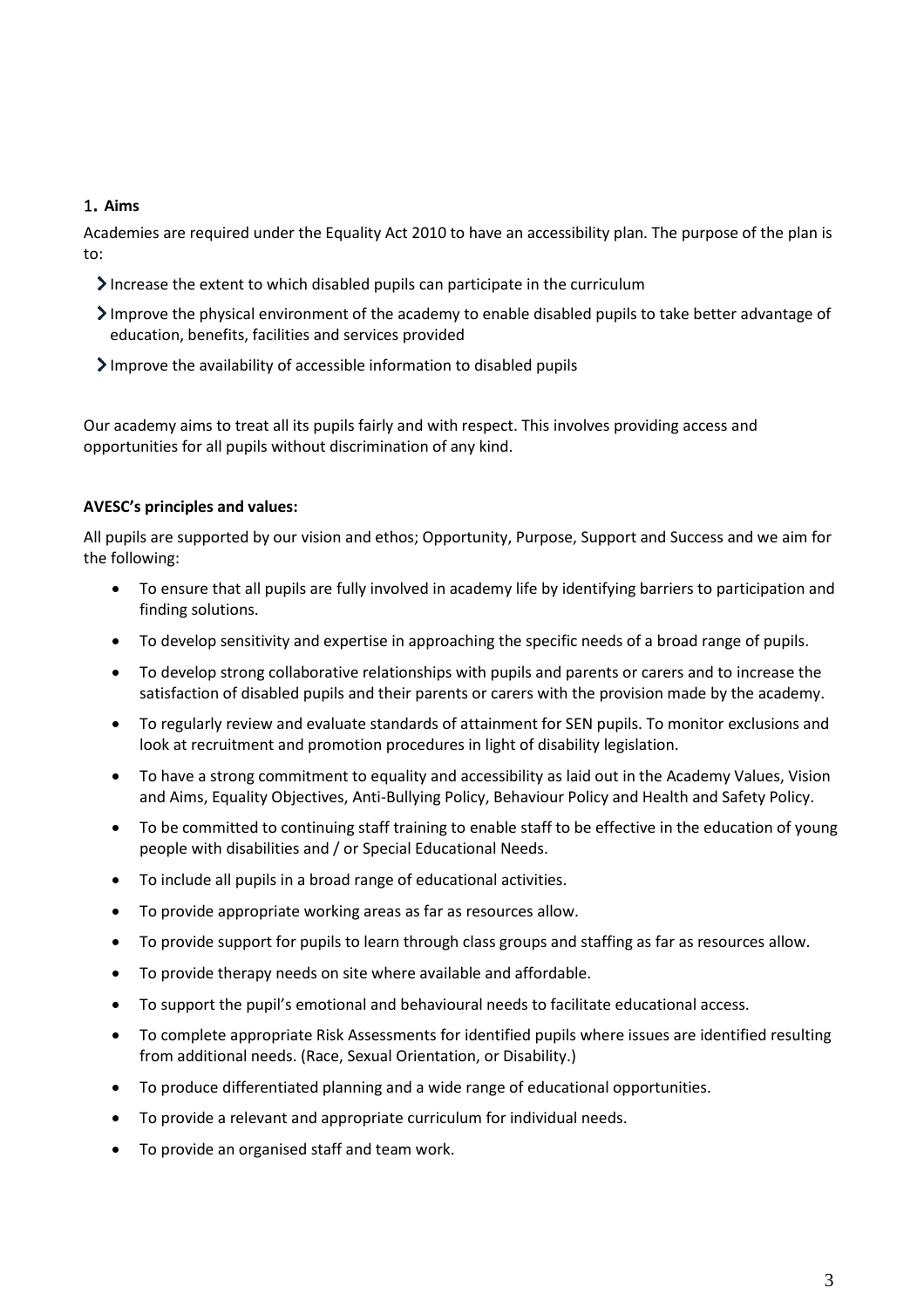- To offer educational activities and experiences which are community based.
- To have use of a minibus to access a range of educational activities.
- To provide clear and high quality expectations of behaviour within a wide range of situations.
- To provide opportunities for the development of communication skills through an appropriate range of resources and activities.
- To work in partnership with parents and a range of agencies and services to offer, support, identify need and find practical solutions.

The plan will be made available online on the academy website, and paper copies are available upon request. Our academy is also committed to ensuring staff are trained in equality issues with reference to the Equality Act 2010, including understanding disability issues. The academy supports any available partnerships to develop and implement the plan.

Our complaints procedure covers the accessibility plan. If you have any concerns relating to accessibility in academy, the complaints procedure sets out the process for raising these concerns.

We have included a range of stakeholders in the development of this accessibility plan, including staff and governors of the academy.

#### **2. Legislation and guidance**

This document meets the requirements of [schedule 10 of the](http://www.legislation.gov.uk/ukpga/2010/15/schedule/10) Equality Act 2010 and the Department for Education (DfE[\) guidance for academys on the](https://www.gov.uk/government/publications/equality-act-2010-advice-for-schools) Equality Act 2010.

The Equality Act 2010 defines an individual as disabled if they have a physical or mental impairment that has a 'substantial' and 'long-term' adverse effect on their ability to undertake normal day to day activities.

Under th[e Special Educational Needs and Disability \(SEND\) Code of Practice](https://www.gov.uk/government/publications/send-code-of-practice-0-to-25), 'long-term' is defined as 'a year or more' and 'substantial' is defined as 'more than minor or trivial'. The definition includes sensory impairments such as those affecting sight or hearing, and long-term health conditions such as asthma, diabetes, epilepsy and cancer.

Academies are required to make 'reasonable adjustments' for pupils with disabilities under the Equality Act 2010, to alleviate any substantial disadvantage that a disabled pupil faces in comparison with non-disabled pupils. This can include, for example, the provision of an auxiliary aid or adjustments to premises.

This policy complies with our funding agreement and articles of association.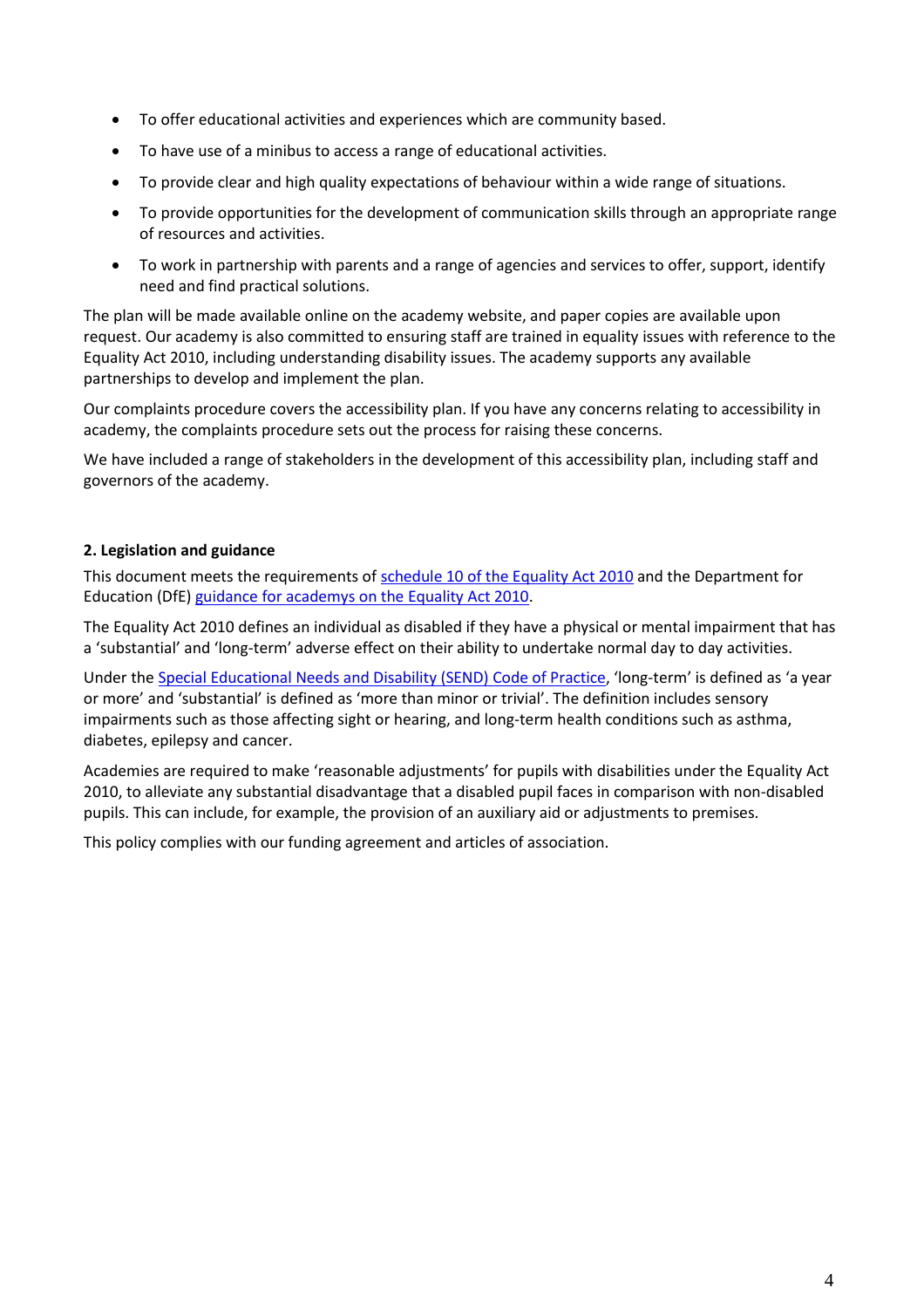# **3. Action plan**

This action plan sets out the aims of our accessibility plan in accordance with the Equality Act 2010.

| <b>AIM</b>                                                              | <b>CURRENT GOOD PRACTICE</b>                                                                                                                                                                                                                                                                                                                                                                                                                                     | <b>OBJECTIVES</b>                                                                                                                                            | <b>ACTIONS TO BE</b><br><b>TAKEN</b>                                                                                                                                                                                                                                                                                                                    | <b>PERSON</b><br><b>RESPONSIBLE</b> | <b>DATE TO</b><br><b>COMPLETE</b><br><b>ACTIONS BY</b> | <b>SUCCESS</b><br><b>CRITERIA</b>                                                                                                                                                                                          |
|-------------------------------------------------------------------------|------------------------------------------------------------------------------------------------------------------------------------------------------------------------------------------------------------------------------------------------------------------------------------------------------------------------------------------------------------------------------------------------------------------------------------------------------------------|--------------------------------------------------------------------------------------------------------------------------------------------------------------|---------------------------------------------------------------------------------------------------------------------------------------------------------------------------------------------------------------------------------------------------------------------------------------------------------------------------------------------------------|-------------------------------------|--------------------------------------------------------|----------------------------------------------------------------------------------------------------------------------------------------------------------------------------------------------------------------------------|
| Increase access to<br>the curriculum for<br>pupils with a<br>disability | • Our academy offers a<br>differentiated curriculum<br>for all pupils<br>• We use resources tailored<br>to the needs of pupils who<br>require support to access<br>the curriculum<br>• Curriculum progress is<br>tracked for all pupils,<br>including those with a<br>disability<br>• Targets are set effectively<br>and are appropriate for<br>pupils with additional<br>needs<br>• The curriculum is reviewed<br>to ensure it meets the<br>needs of all pupils | $\bullet$ For the<br>curriculum to<br>include<br>examples of<br>people with<br>disabilities<br>• To ensure<br>appropriate<br>qualifications<br>are available | • Curriculum<br>resources to<br>include examples<br>of people with<br>disabilities<br>• Meet with Subject<br>leads to evaluate<br>qualifications<br>currently delivered<br>and research<br>possible<br>alternatives.<br>To ensure the<br>exams officer has<br>registered the<br>academy for specific<br>exam boards with<br>correct access<br>requests. | K.White<br>K.White                  | 7/2022<br>7/2022                                       | There will be<br>curriculum<br>resources which<br>will include<br>examples of<br>people with<br>disabilities.<br>Pupils will be able<br>to access a range<br>of qualifications<br>which result in<br>positive<br>outcomes. |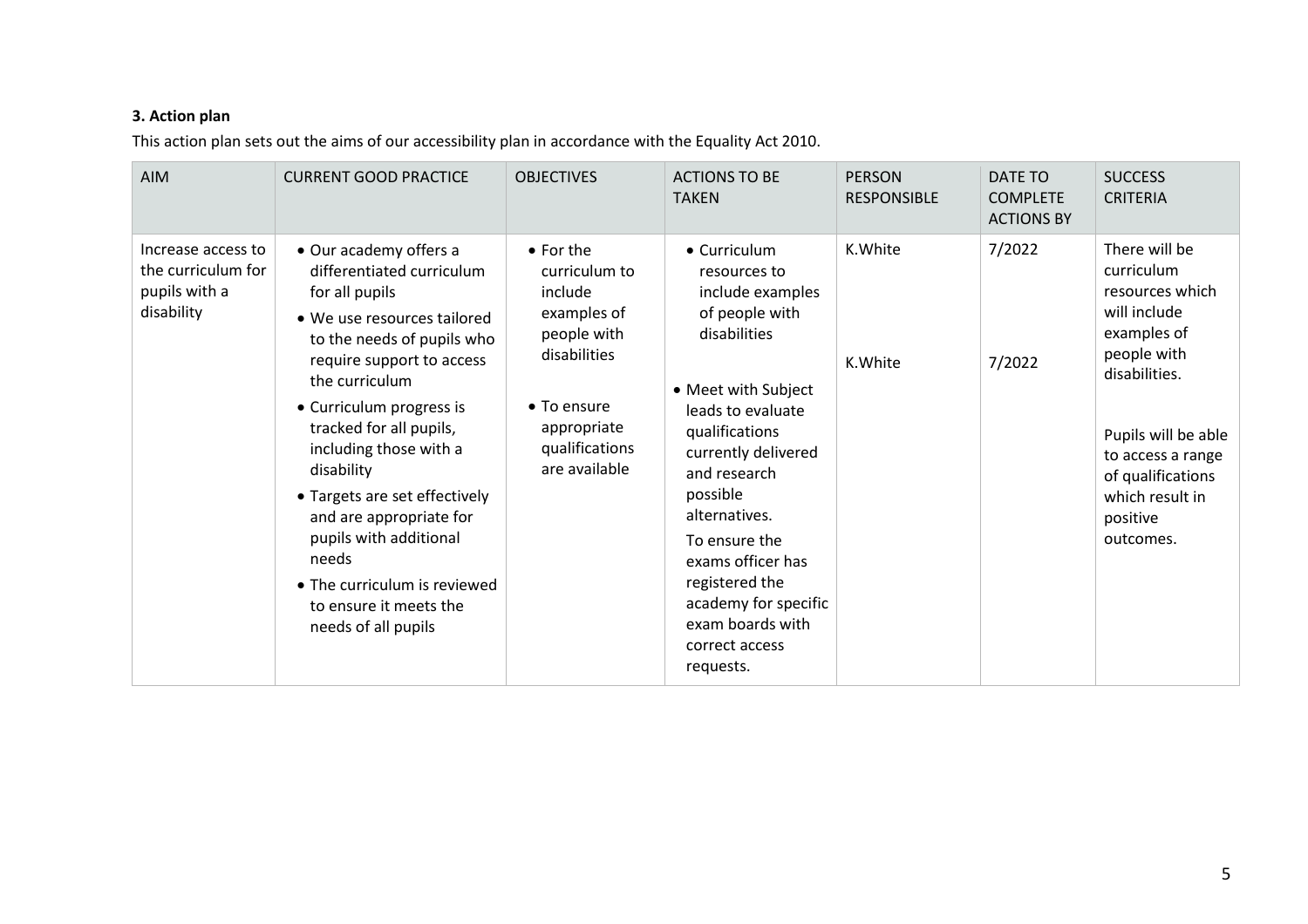| <b>AIM</b>                                                                                                                                                                         | <b>CURRENT GOOD PRACTICE</b>                                                                                                                                                                                                                              | <b>OBJECTIVES</b>                                                                                                                                                                                 | <b>ACTIONS TO BE</b><br><b>TAKEN</b>                                                                                                   | <b>PERSON</b><br><b>RESPONSIBLE</b> | DATE TO<br><b>COMPLETE</b><br><b>ACTIONS BY</b> | <b>SUCCESS</b><br><b>CRITERIA</b>                                                                                                                               |
|------------------------------------------------------------------------------------------------------------------------------------------------------------------------------------|-----------------------------------------------------------------------------------------------------------------------------------------------------------------------------------------------------------------------------------------------------------|---------------------------------------------------------------------------------------------------------------------------------------------------------------------------------------------------|----------------------------------------------------------------------------------------------------------------------------------------|-------------------------------------|-------------------------------------------------|-----------------------------------------------------------------------------------------------------------------------------------------------------------------|
| To develop wide<br>ranging options<br>to meet the<br>health and<br>wellbeing needs<br>of all pupils so<br>that they are then<br>able to access the<br>full curriculum on<br>offer. | • Carnegie Mental Health<br>and Well Being Bronze<br>Award<br>• Access to FASST<br>• Wellbeing action plans for<br>pupils that require it<br>• MHWB first aid<br>practitioners                                                                            | • Achieve the<br>Silver award<br>$\bullet$ To continue to<br>enhance the<br>mental health<br>and wellbeing<br>training for all<br>staff to further<br>support pupils<br>with MHWB<br>challenges   | • Fulfill the<br>requirements of<br>the silver award<br>• Further training<br>for staff on<br>Emotional<br>Wellbeing and<br>Resilience | E.Fry<br><b>SLT</b>                 | 8/2022<br>Throughout<br>the academic<br>year    | Silver award<br>achieved<br>Staff will have up<br>to date MHWB<br>practices to<br>further support<br>pupils<br>experiencing<br>difficulties with<br><b>MHWB</b> |
| Improve and<br>maintain access<br>to the physical<br>environment                                                                                                                   | The environment is adapted to<br>the needs of pupils as<br>required. This includes:<br>• Ramps<br>• Corridor width<br>• Disabled parking bays<br>• Disabled toilets and<br>changing facilities<br>• Library shelves at<br>wheelchair-accessible<br>height | To conduct an<br>annual health and<br>safety building<br>compliance check<br>with COO and<br>additional learning<br>walk with<br>designated<br>Governors and<br>report back to<br>Governing body. | Audit the provision to<br>maintain a safe and<br>accessible<br>environment                                                             | T. England and<br>K.Pilkington      | Annually                                        | An action plan<br>will be drawn up,<br>including time<br>frames for any<br>outstanding<br>health and safety<br>issues.                                          |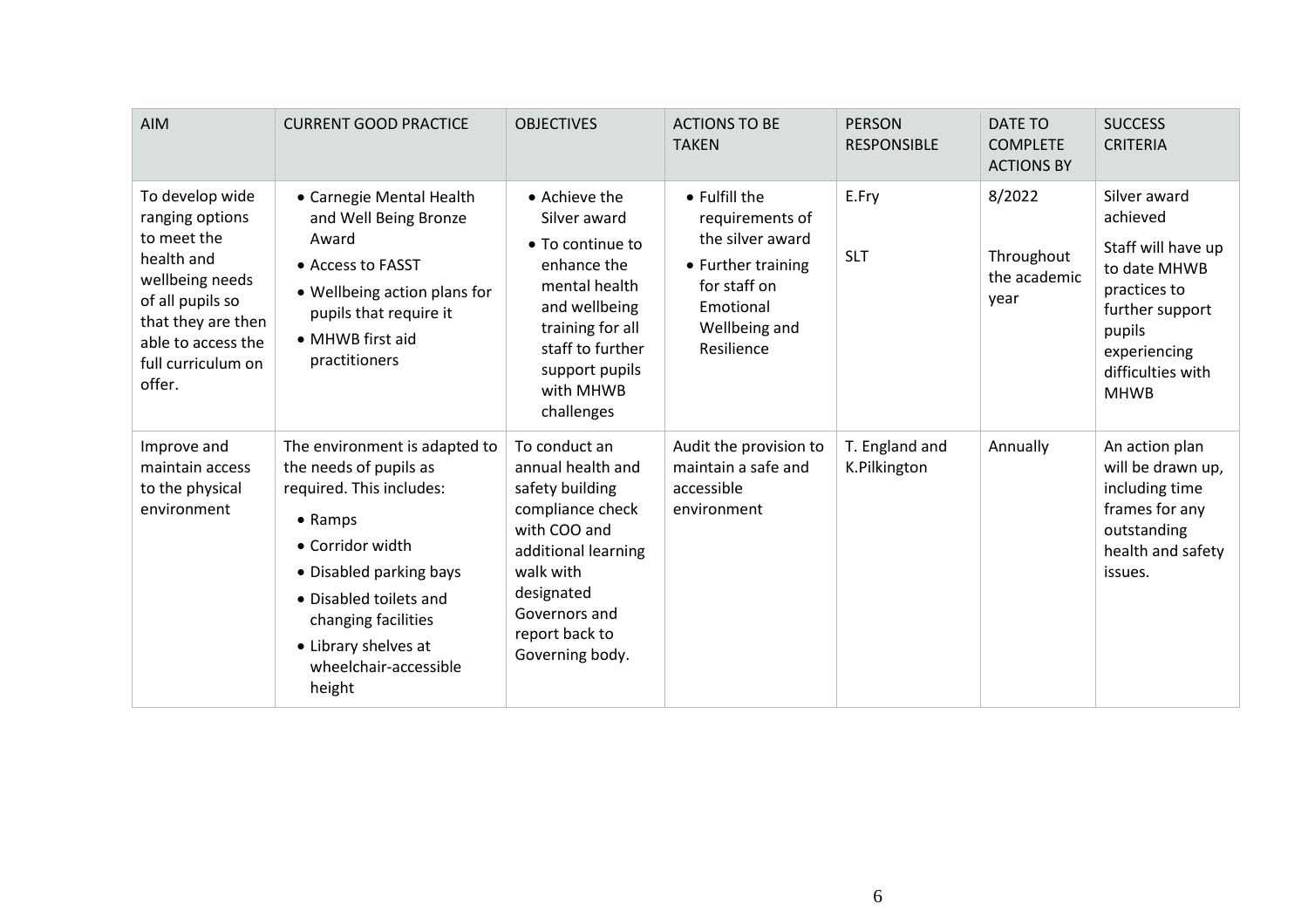| <b>AIM</b>                                                                  | <b>CURRENT GOOD PRACTICE</b>                                                                                                                                              | <b>OBJECTIVES</b>                                                                                                                           | <b>ACTIONS TO BE</b><br><b>TAKEN</b>                                                                                                                                                                                | <b>PERSON</b><br><b>RESPONSIBLE</b>         | DATE TO<br><b>COMPLETE</b><br><b>ACTIONS BY</b> | <b>SUCCESS</b><br><b>CRITERIA</b>                                                                                                                     |
|-----------------------------------------------------------------------------|---------------------------------------------------------------------------------------------------------------------------------------------------------------------------|---------------------------------------------------------------------------------------------------------------------------------------------|---------------------------------------------------------------------------------------------------------------------------------------------------------------------------------------------------------------------|---------------------------------------------|-------------------------------------------------|-------------------------------------------------------------------------------------------------------------------------------------------------------|
| Improve the<br>delivery of<br>information to<br>pupils with a<br>disability | Our academy uses a range of<br>communication methods to<br>ensure information is<br>accessible. This includes:<br>• Large print resources<br>• Text messages<br>• Letters | • Pictorial or<br>symbolic<br>representations<br>• Large print<br>letters for<br>parents / pupils<br>that require it.<br>• Internal signage | Internal signage to be<br>reviewed within the<br>academy sites. Where<br>appropriate pictorial<br>and symbolic<br>representations will<br>be used.<br>Respond to parental<br>need when sending<br>information home. | T. England and<br>K.Pilkington<br>Site Lead | 07/2022<br>When<br>required                     | Signage will be<br>appropriate to<br>support the needs<br>of the pupils.<br>Parents are able<br>to access the<br>information that<br>we are providing |